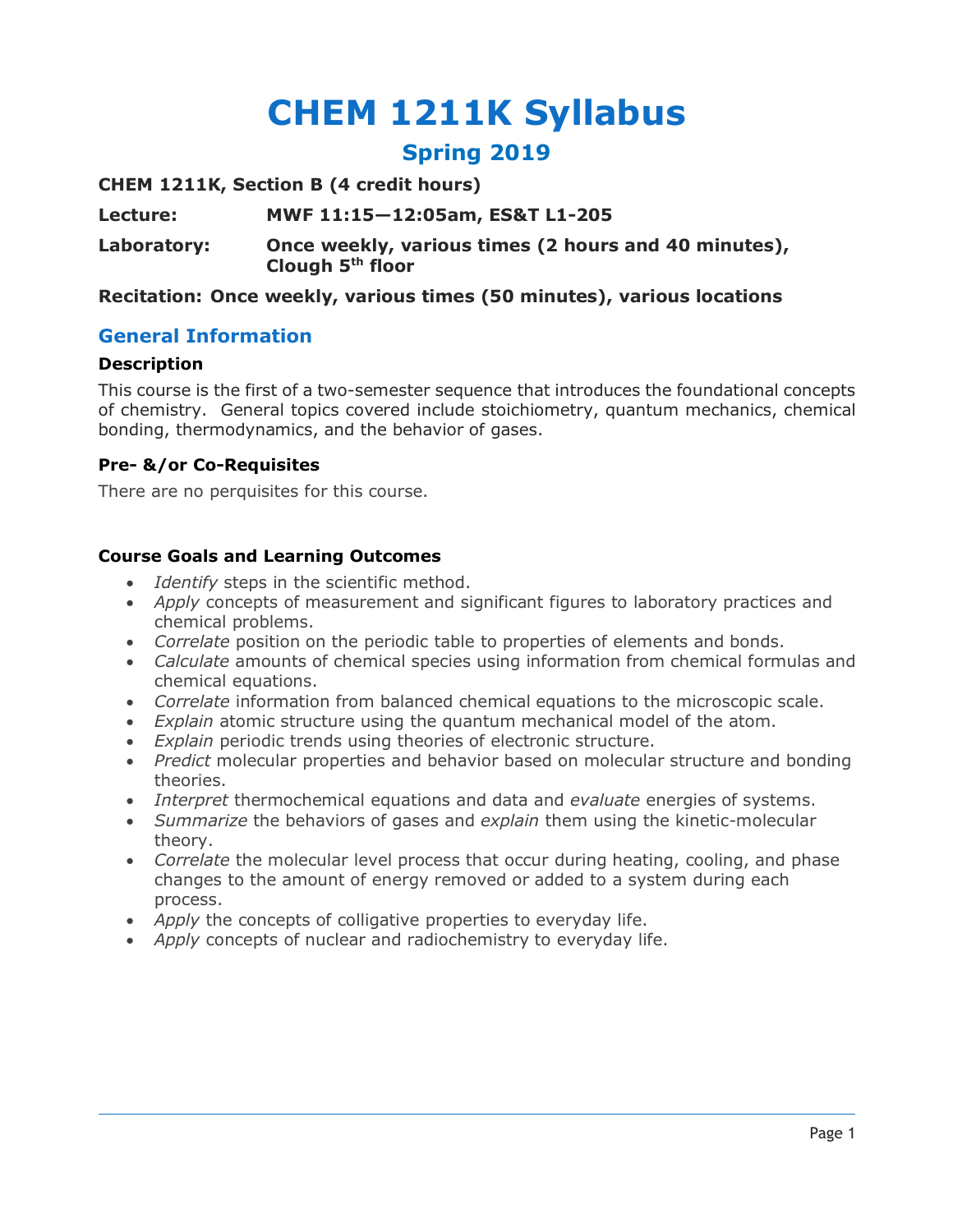# **Course Requirements & Grading**

| Exam 1                                                                  | 15% or 150 points   |
|-------------------------------------------------------------------------|---------------------|
| Exam 2                                                                  | 15% or 150 points   |
| Exam 3                                                                  | 15% or 150 points   |
| Final Exam                                                              | 22.5% or 225 points |
| MasteringChemistry, In Class Questions, Recitation<br>and Exam Wrappers | 10.0% or 100 points |
| Laboratory <sup>1</sup>                                                 | 22.5% or 225 points |
| Total                                                                   | 100% or 1000 points |

<sup>1</sup>Students earning below 60% in the laboratory component of the course will receive an F for the semester and will be required to repeat both the lecture and the laboratory component.

# **Grade Dispute Policies**

Re-grades of midterm exams must be requested within one week of the date that the graded exams are returned to students.

Missing homework and TurningPoint (clicker) scores must be addressed, via email to carrie.shepler@chemistry.gatech.edu) within one week of the first date that scores are posted to Canvas. Announcements will be posted to Canvas when scores are posted.

Please refer to the laboratory syllabus for information regarding requests of regrades for lab reports and quizzes.

# **Description of Graded Components**

#### *Exams*

**Three** closed-book exams will be given during the semester on the dates listed below and in the lecture schedule. Exams contain multiple choice questions only, and no partial credit is awarded. Scantron cards will be provided.

# *Exams, continued*

Exam content (in terms of textbook chapters and lecture slide numbers) will be outlined via a Canvas announcement the Friday prior to each exam. A list of applicable practice exam questions also will be provided. We do *not* provide explicit study guides or topic lists, so you should make notes in class and as you study about topics you feel are most important.

One  $8.5 \times 11$ " crib sheet will be permitted for use on each of the three intermediate exams. Only one side of the crib sheet may be used, and *they must be in your own hand-writing. No photocopied material is permitted*. The inclusion of photocopied or material in another's hand-writing will be considered academic integrity violations.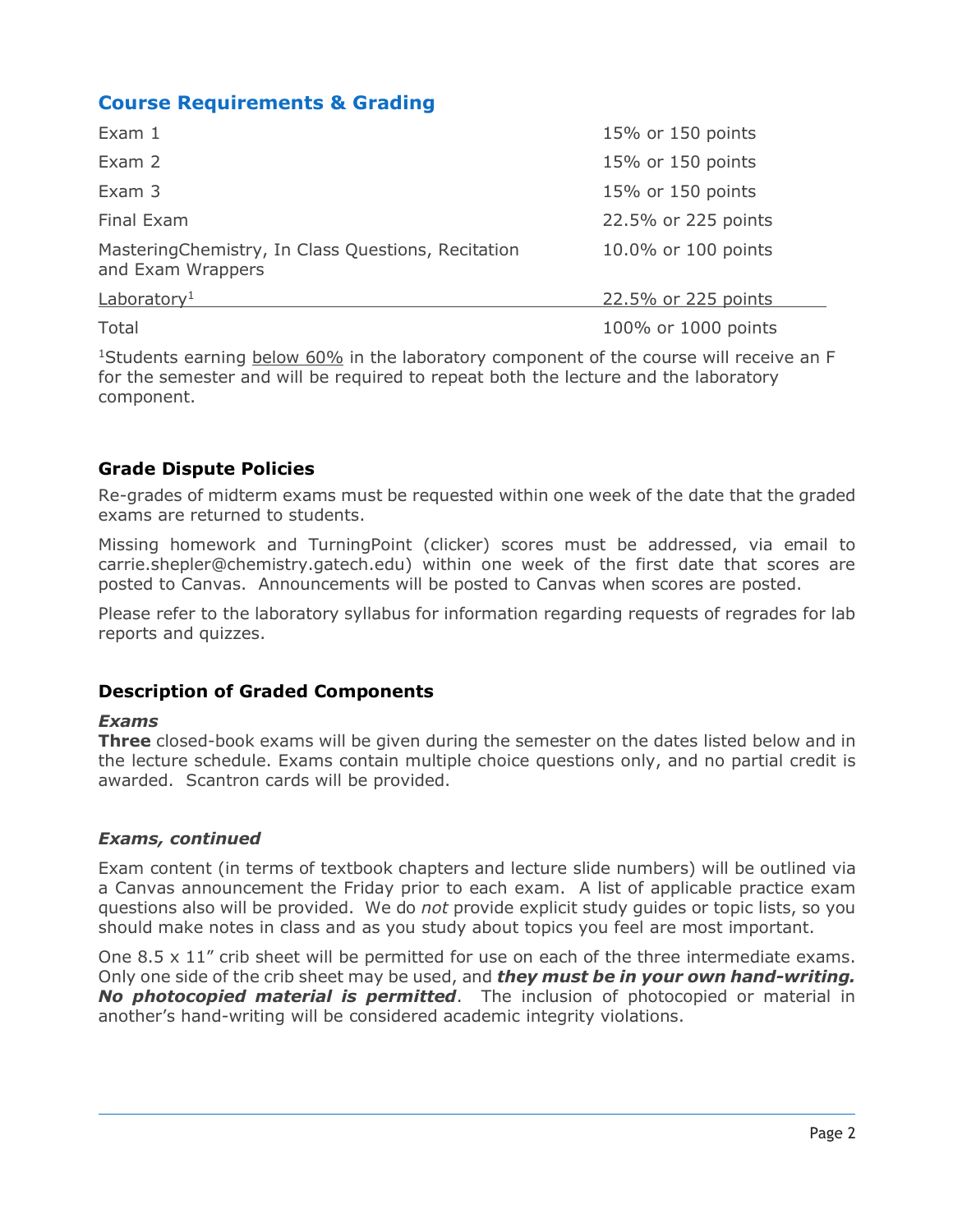# *Final Exam*

A two hour and fifty minute, multiple choice final exam will be given at the time and place determined for this course by standard Georgia Tech procedures. The exam will consist of approximately 60 multiple choice questions, and no partial credit will be given. Scantron cards will be provided. The final exam is scheduled for **Wednesday, May 1st from 11:20am to 2:10pm.** The complete schedule of final exams may be found: https://registrar.gatech.edu/files/201902%20Final%20Exam%20Matrix\_0.pdf

Four crib sheets may be used for the final exam. These may be  $8.5 \times 11$ " in size with writing on only one side. *They must be in your own hand-writing. No photocopied material is permitted*. *All of your crib sheets will be collected with your final exam. You may not use photocopies of your crib sheets. You may not take pictures of your crib sheets after you have completed the final exam.*

#### *Grade Improvement Plan*

The final exam will be composed of four sections with the first three sections representing material from exams  $1 - 3$ , respectively. The remaining section will cover material after exam 3. If you earn a higher score on a given section than you did on the corresponding exam, that percentage will replace the original score. For example, if a student earns a 75% on exam 1 and a 95% on section 1 of the final exam, the 95% will be used in the grade calculation. It is possible for all three original exam scores to be replaced with the Grade Improvement Plan. *You must have attempted the original individual exam or have an excused absence communicated to the course instructors to be eligible for the Grade Improvement Plan.*

# **MasteringChemistry, In Class Group Work, Recitation and Exam Wrappers**

MasteringChemistry, in class group work, exam wrappers, and recitation comprise a total of 10% (100 points) of your overall course grade. **You need 140 points to earn the full 10%** and you may accumulate these points through various combinations of the four categories.

| <b>Assignment Type</b>                 | Number of<br>Assignments | Points per<br>Assignments | <b>Total Points Available</b><br>from Assignment<br><b>Type</b> |
|----------------------------------------|--------------------------|---------------------------|-----------------------------------------------------------------|
| MasteringChemistry                     | 11                       | 12                        | 132                                                             |
| In Class Questions<br>(TurningPoint)   | TBD                      | <b>TBD</b>                | 30 (adjusted)                                                   |
| Recitation                             | 13                       | 2, 1, 0                   | 26                                                              |
| Exam Wrappers                          | 3                        | 5                         | 15                                                              |
| <b>TOTAL POINTS</b><br><b>POSSIBLE</b> |                          |                           | 203                                                             |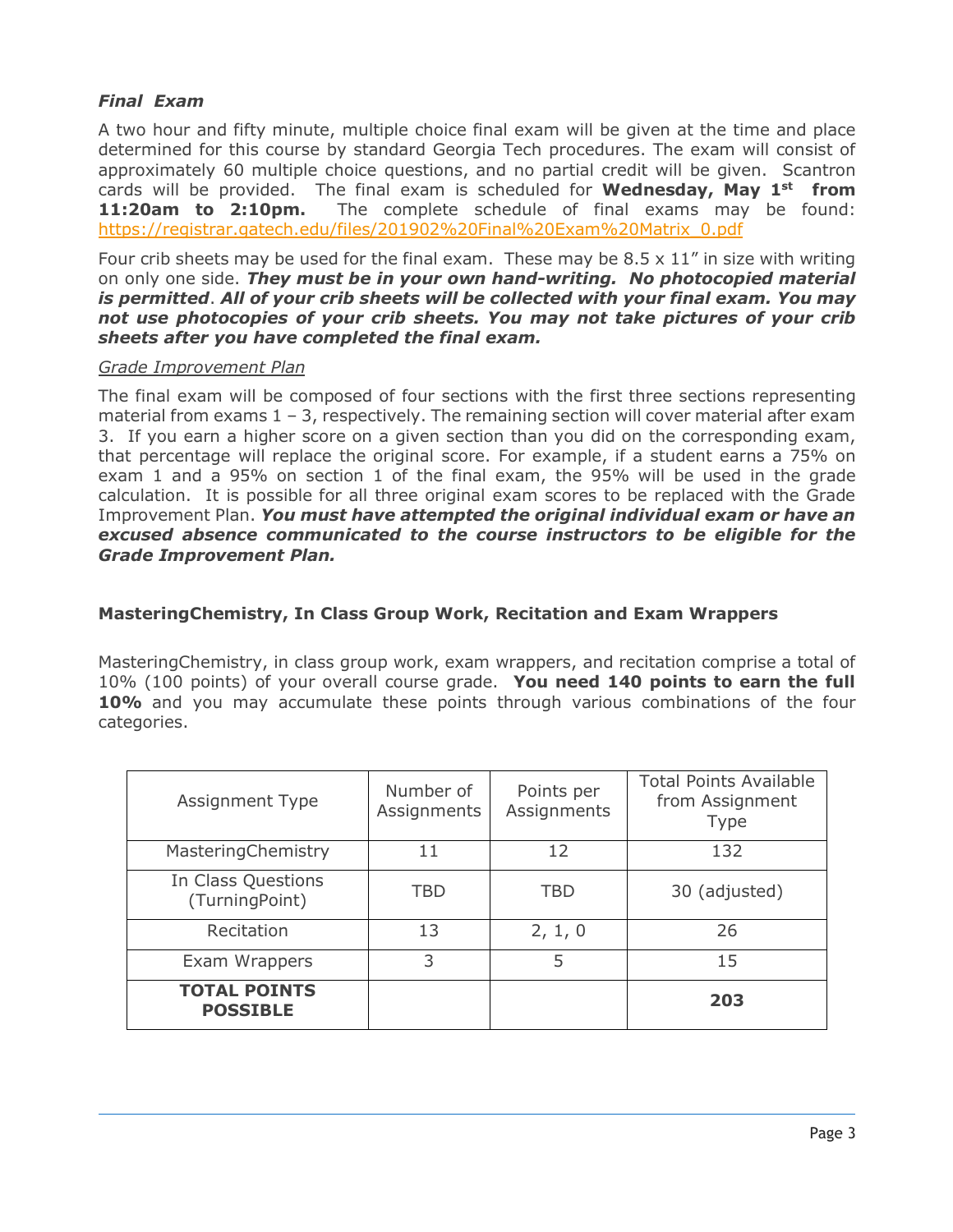- *MasteringChemistry:* There are 11 assignments valued at 12 points each for a total of 132 possible points. Each assignment has a due date. Individual extensions will be awarded only in cases of excused absences or disabilities accommodations, and both must be discussed with Professor Zhang and Dr. Carrie Shepler (carrie.shepler@chemistry.gatech.edu)
- *In Class Group Work:* Each clicker question asked in class is valued at 1 point for any answer and 2 points for a correct answer. There are no make-up opportunities. At the end of the semester, the points earned will be normalized to 30. For example: *If a total of 50 clicker questions are offered over the course of the semester, then there are 100 possible points. If you earn 75 of these points, you have 75/100 = 0.75 of the points possible. 0.75 x 30 = 22.5, and you have earned 22.5 points available in daily work.*
- *Recitation:* Attendance **and participation** in recitation is worth 2 points per sessions. 2 points = attendance for the full session with participation
	- $1$  point = attendance with limited participation
- *Exam Wrappers:* After each exam, an Exam Wrapper assignment will be posted on Canvas after your exams are returned. These assignments are due the Friday after your exams are returned.

# *Laboratory*

You **must** pass Laboratory to pass the **overall course**. Teaching assistants will have the responsibility for establishing laboratory grades. Students are graded on pre-lab quizzes, formal lab reports, summary reports, report accuracy, lab technique and safety and two laboratory quizzes/practicums. **A grade of 60% or better in the lab is considered**  passing. If you fail CHEM 1310 lab, you must retake the entire lecture and lab. Your teaching assistant may specify that students work in pairs or in larger groups for certain experiments. Whether this is the case or not, *all reports must be prepared independently by each student*. Please see the lab syllabus for more details.

# **Grading Scale**

Your final grade will be assigned as a letter grade according to the following scale:

- A 90.0 100% (900—1000 points)
- B 80.0 89.9% (800—900 points) C 70.0 – 79.9% (700—800 points) D 60.0 – 69.9% (600—700 points) F Less than 60.0% (less than 600 points)

OR Less than a 60% in laboratory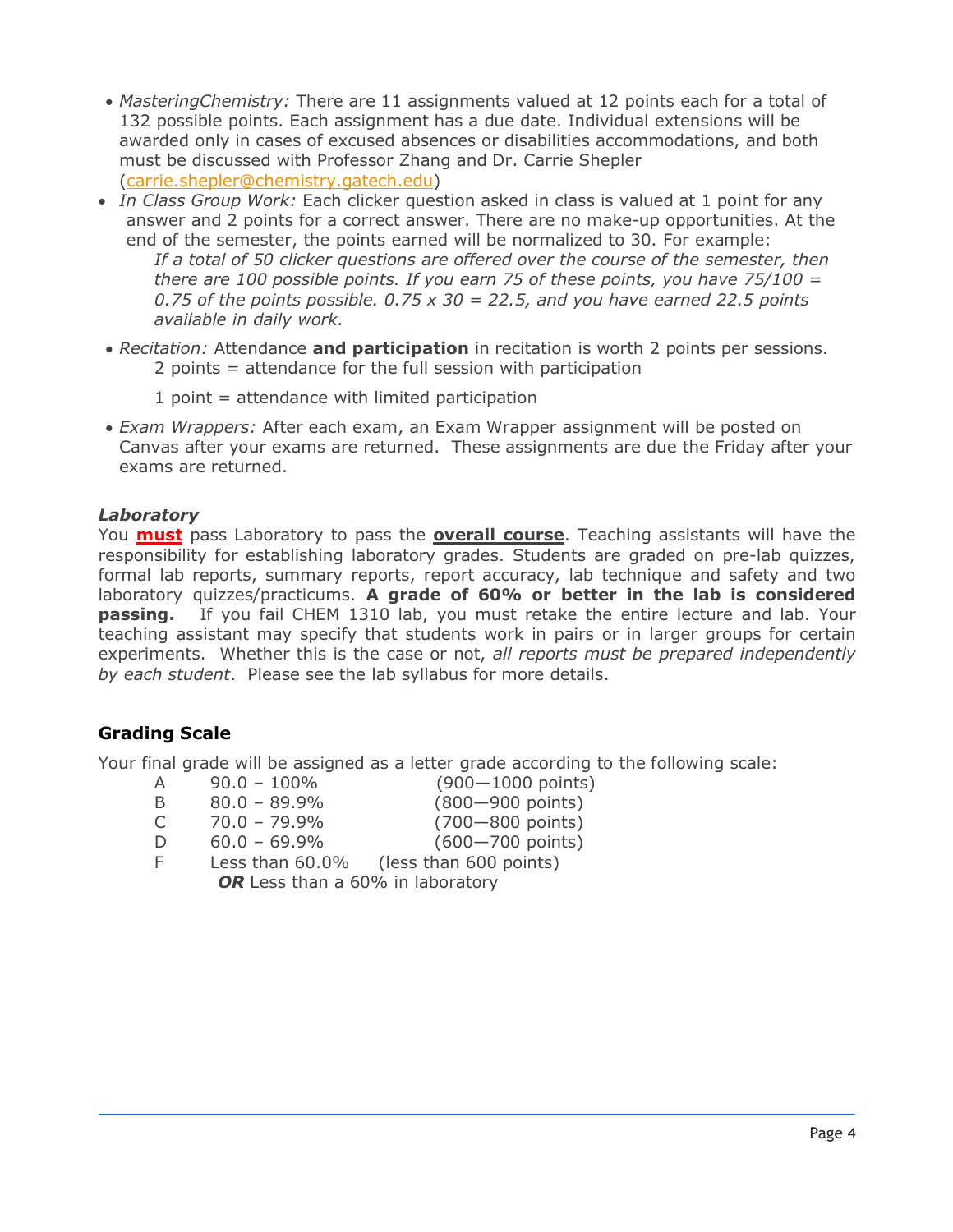# **Course Materials**

# **Course Text**

*Chemistry,* 7th edition by McMurry, Fay and Robinson Available in hardcopy and as an ebook

# **Additional Materials/Resources**

- MasteringChemistry Access Code
- CHEM 1211K/1212K Laboratory Manual, 2018-2019 edition (available only at the GT Barnes & Noble)
- Turning Point ResponseWare
- 100% cotton lab coat
- Composition notebook for use in laboratory

# **Course Website and Other Classroom Management Tools**

#### *Canvas*

There are Canvas sites for both lecture and lab. All lecture materials, information, and grades (with the exception of those associated with recitation) are on the lecture site while all laboratory materials, information and grades are on the lab site. Be sure to select a deliver method for course announcements. *You are responsible for all information posted in Canvas announcements. If you do not have Canvas set to email announcements to you, then you should check Canvas once daily.*

#### *Piazza*

This term we will be using Piazza for class discussion. The system is highly catered to getting you help quickly and efficiently from classmates, the TA, and professors (I will respond to Piazza posts once daily during the work week). We encourage you to post your questions on Piazza. Please keep in mind general guidelines for civility as you post questions and responses. We intend the site to help build community within the class and are determined for it be a safe and inclusive space for all students in the course. You can access Piazza easily from the 1211K Canvas sites. If you have any problems, email *team@piazza.com.*

#### *MasteringChemistry*

Post-Lecture homework problems can be accessed directly from the Canvas link.

# **Course Expectations & Guidelines**

# **Academic Integrity**

Georgia Tech aims to cultivate a community based on trust, academic integrity, and honor. Students are expected to act according to the highest ethical standards. For information on Georgia Tech's Academic Honor Code, please visit http://www.catalog.gatech.edu/policies/honor-code/ or http://www.catalog.gatech.edu/rules/18/.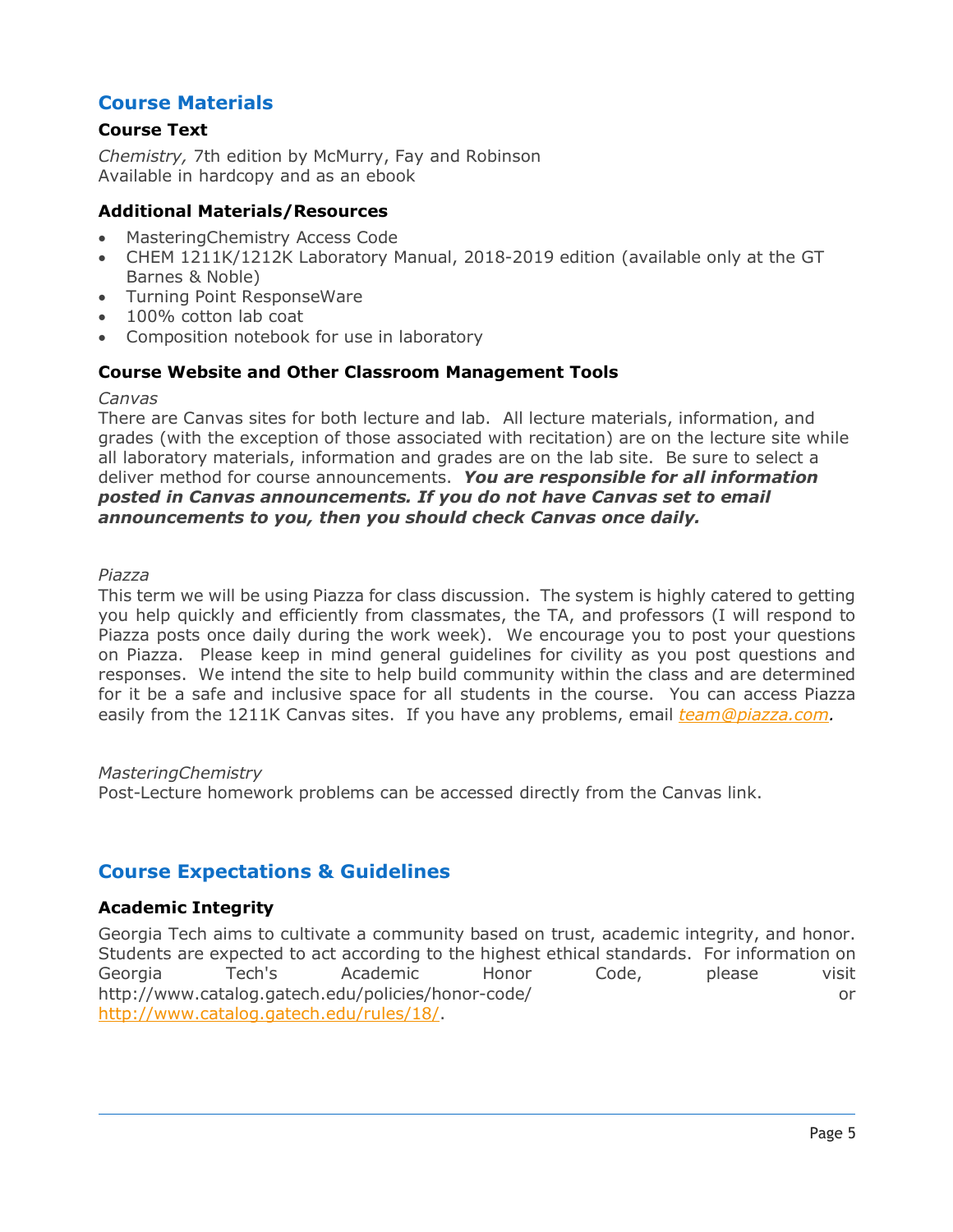Any student suspected of cheating or plagiarizing on a quiz, exam, or assignment will be reported to the Office of Student Integrity, who will investigate the incident and identify the appropriate penalty for violations.

During anytime throughout the semester you have question involving the Academic Honor Code, please contact your instructor or a first-year program faculty member.

### **Accommodations for Students with Disabilities**

If you are a student with learning needs that require special accommodation, contact the Office of Disability Services at (404)894-2563 or http://disabilityservices.gatech.edu/, as soon as possible, to make an appointment to discuss your special needs and to obtain an accommodations letter. Please inform Dr. Carrie Shepler (carrie.shepler@chemistry.gatech.edu, Clough 584A) and Dr. Michael Evans (michael.evans@chemistry.gatech.edu) *within the first week of the course or as soon as possible after receiving your accommodations letter.* We are dedicated to honoring your accommodations as best we can, and to facilitate that we required a brief in-person meeting with each student who has accommodations.

# **Attendance and/or Participation**

The only components of CHEM 1211K with required attendance are laboratories and exams. Attendance in lecture and recitation is *strongly* encouraged, and points toward your course grade can be earned through attendance.

# **Collaboration & Group Work**

You are encouraged to work with classmates on in-class problem solving and to study with others outside of class. Collaboration on homework assignments is acceptable, and you should keep in mind that the effort you put into these assignments will be reflected in what you gain from them. Discussion of the material in laboratory reports is appropriate; however, all work submitted in reports must be prepared independently.

# **Extensions, Late Assignments, & Re-Scheduled/Missed Exams**

Comprehensive guidelines regarding class attendance and excused absences can be found in the Georgia Tech catalog. Please read through the policies in their entirety.

http://www.catalog.gatech.edu/rules/4/

http://www.catalog.gatech.edu/policies/student-absence-regulations/

Guideline summary (*application primarily to exams and laboratories in CHEM 1211K*): You are permitted to miss an exam for Institute approved absences (varsity athletics, etc.) You should inform Dr. Shepler (carrie.shepler@chemistry.gatech.edu) as soon as you have your travel schedule so that we can make arrangements for you to take the exam at an alternate time.

If you miss an exam due to illness, then you should submit medical documentation to the Office of the Dean of Students. They will contact the course instructors, and we will work with you to determine the best course of action. Please also email Dr. Shepler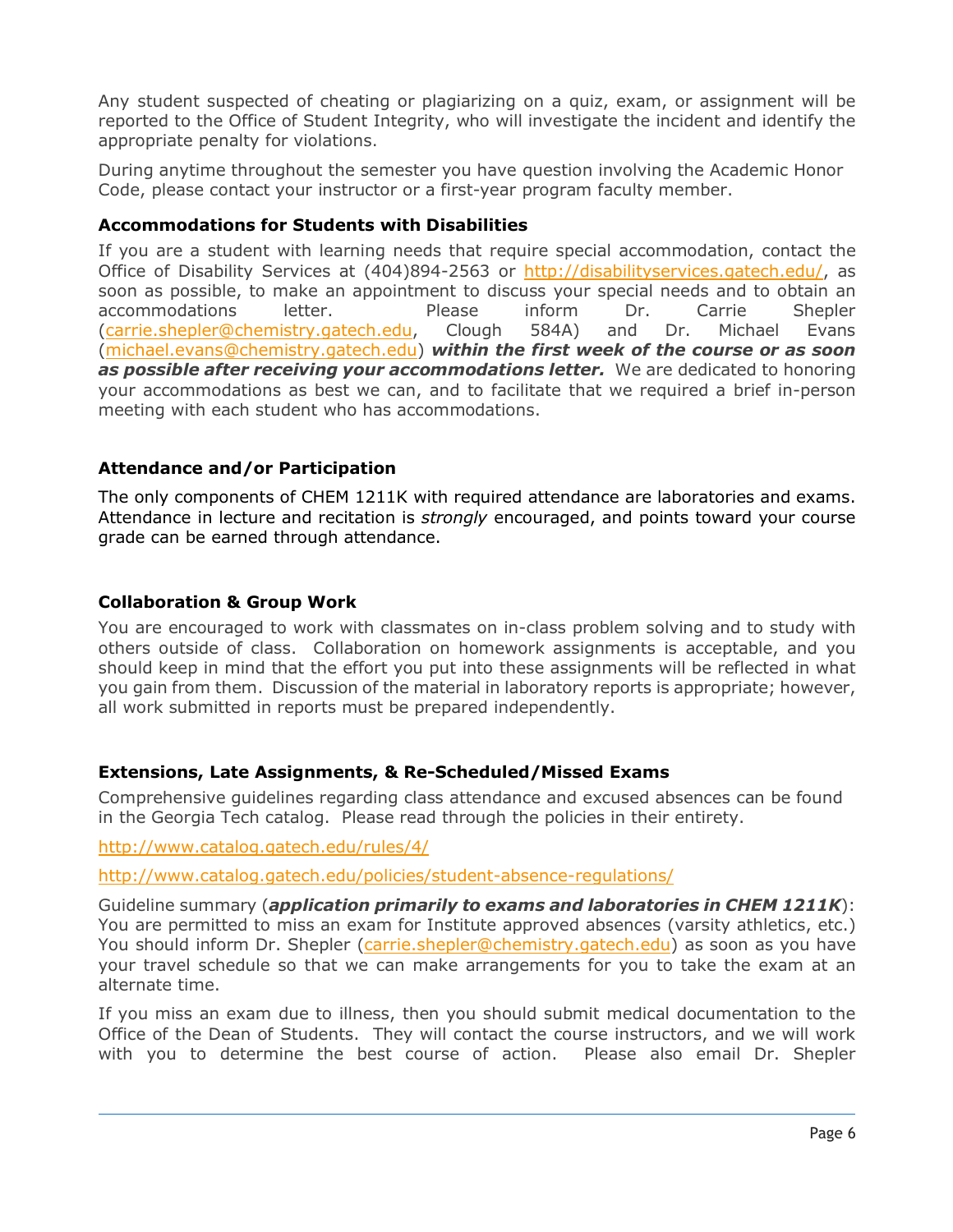(carrie.shepler@chemistry.gatech.edu) as soon as you know you will miss or have missed an exam due to illness. You should not provide details regarding the illness.

Students may miss exams due to personal emergencies. Again, documentation of some sort should be provided to the Office of the Dean of Students who will communicate with course instructors. Please also email Dr. Shepler (carrie.shepler@chemistry.gatech.edu) as soon as you know you will miss or have missed an exam due to personal emergency.

Students who are absent because of participation in a particular religious observance will be permitted to make up the work missed during their absence with no late penalty, provided the student informs the course instructors of the absence, in writing, within the first two weeks of class, and provided that the student makes up the missed material within the time frame established by the course instructors. This also applies to exams.

# *You must contact Dr. Shepler (carrie.shepler@chemistry.gatech.edu) immediately if you miss an exam without an excused absence (as outlined above), and you may not be permitted a make-up or replaced grade.*

# **Student-Faculty Expectations Agreement**

At Georgia Tech we believe that it is important to strive for an atmosphere of mutual respect, acknowledgement, and responsibility between faculty members and the student body. See http://www.catalog.gatech.edu/rules/22/ for an articulation of some basic expectation that you can have of me and that I have of you. In the end, simple respect for knowledge, hard work, and cordial interactions will help build the environment we seek. Therefore, we encourage you to remain committed to the ideals of Georgia Tech while in this class.

We expect students to arrive prepared for class, to participate in class activities and discussions, and to utilize office hours for additional help when needed.

In return, students should expect instructors to arrive prepared for class, to engage them in activities and discussions that further their understanding of course material, and to be available during office hours.

Students should expect to spend 6-9 hours per week outside of the classroom and laboratory to excel in this course. This includes time spent reading the textbook, watching videos as assigned, working problems, and writing laboratory reports. Students are encouraged to develop a pattern of preparing for class, attending class, and then reviewing after each class period.

# **Student Use of Mobile Devices in the Classroom**

All **laptops, tablet computers, and phones are strictly forbidden during the lecture period**, except during specific periods indicated for TurningPoint clicker questions. Exceptions will be made only for documented disabilities, following consultation with Professor Zhang.

Why? "A growing body of evidence shows that over all, college students learn less when they computers or tablets during lectures… Laptops distract from learning, both for users and for those around them."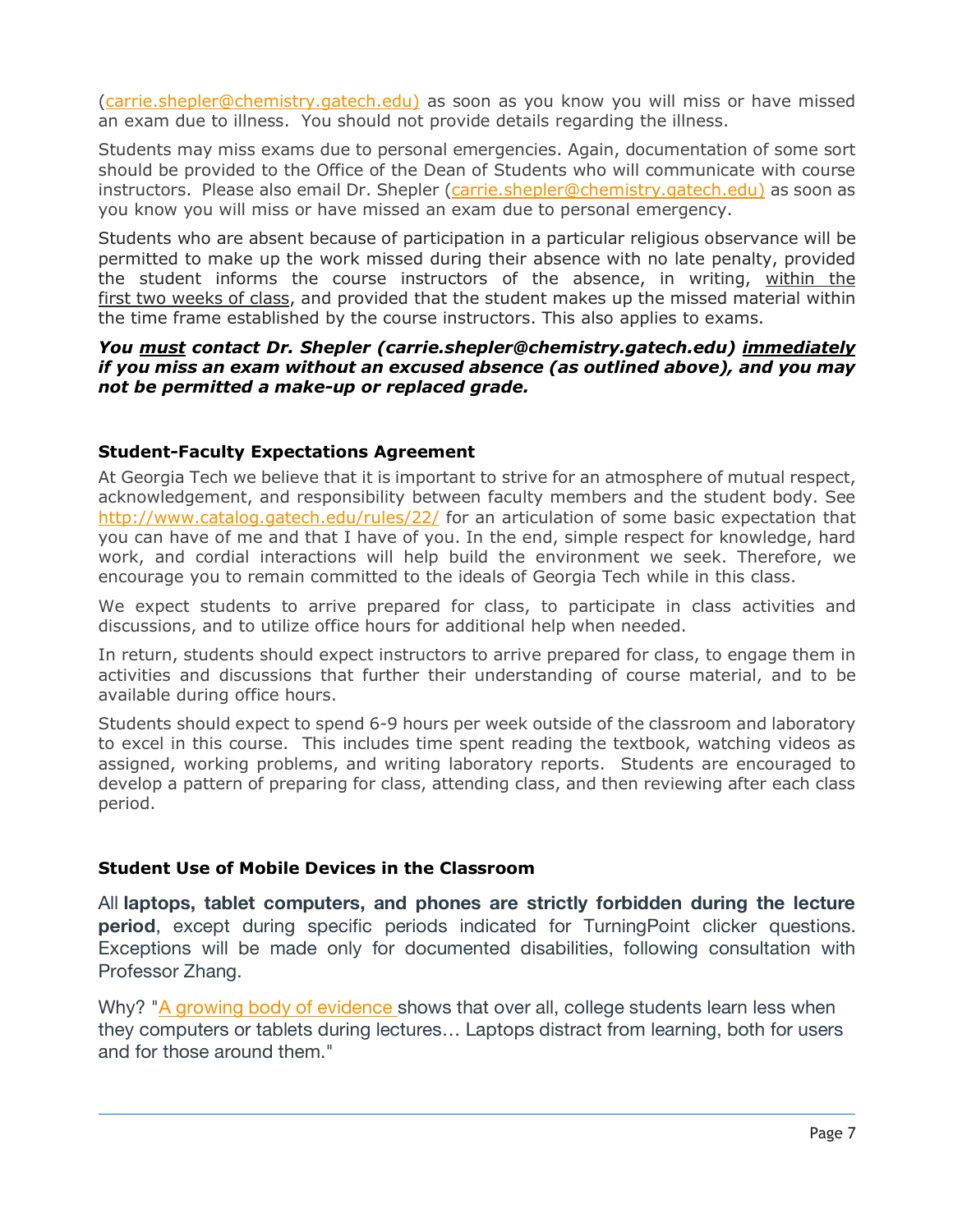# **Statement of Intent for Inclusivity**

As members of the Georgia Tech community, we are committed to creating a learning environment in which all of our students feel safe and included. Because we are individuals with varying needs, we are reliant on your feedback to achieve this goal. To that end, we invite you to enter into dialogue with us about the things we can stop, start, and continue doing to make our classroom an environment in which you feel safe to participate in learning.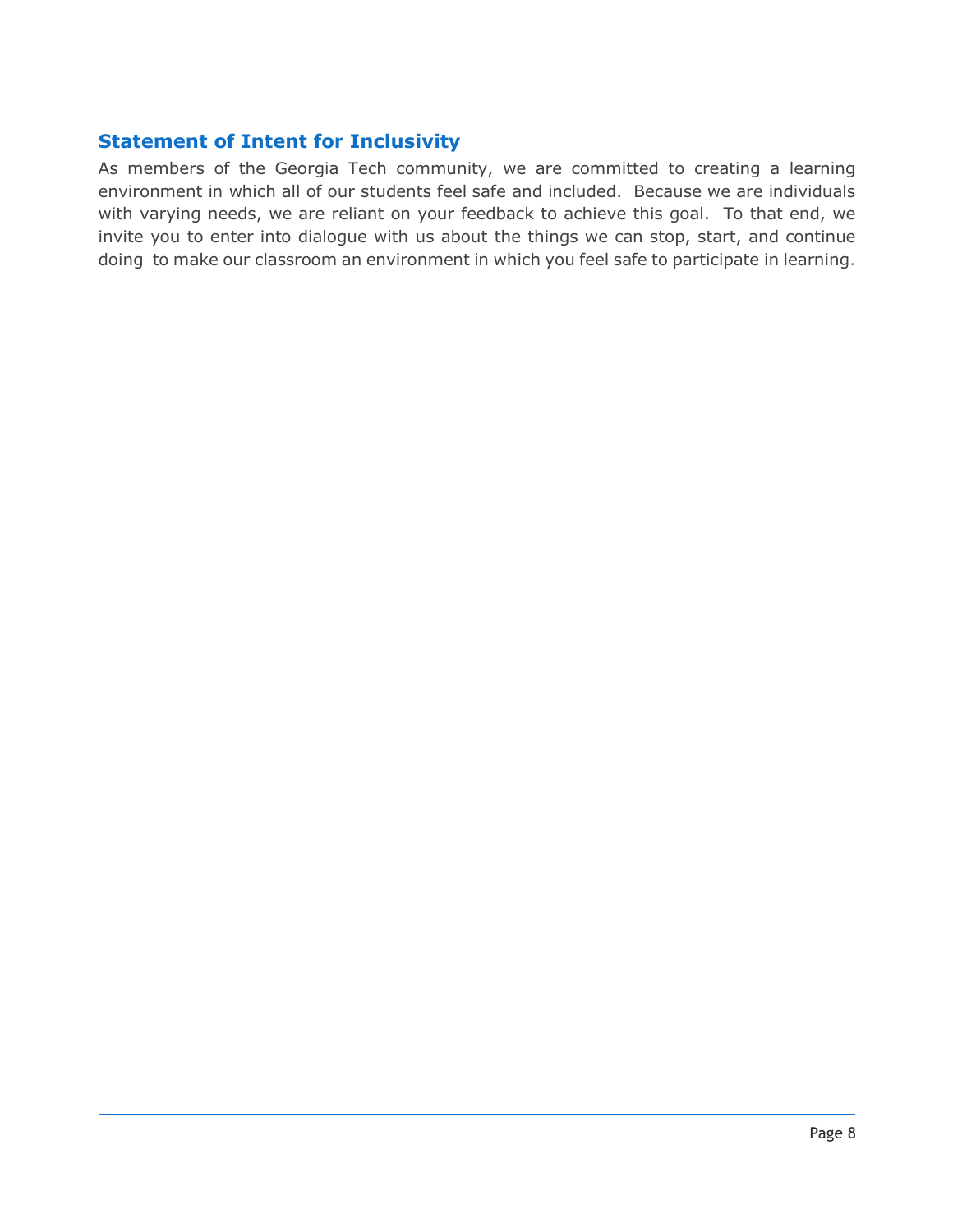# **Campus Resources for Students**

In your time at Georgia Tech, you may find yourself in need of support. Below you will find some resources to support you both as a student and as a person.

# **Academic support**

- Center for Academic Success http://success.gatech.edu
	- o 1-to-1 tutoring http://success.gatech.edu/1-1-tutoring
	- o Peer-Led Undergraduate Study (PLUS) http://success.gatech.edu/tutoring/plus
	- o Academic coaching http://success.gatech.edu/coaching
- OMED: Educational Services (http://omed.gatech.edu/programs/academic-support) o Group study sessions and tutoring programs
- Communication Center (http://www.communicationcenter.gatech.edu)
	- o Individualized help with writing and multimedia projects
- Academic advisors for your major http://advising.gatech.edu/

# **Personal Support**

Georgia Tech Resources

- The Office of the Dean of Students: http://studentlife.gatech.edu/content/services; **404-894-6367**; Smithgall Student Services Building 2nd floor
	- o You also may request assistance at https://gatechadvocate.symplicity.com/care\_report/index.php/pid383662?
- Counseling Center: http://counseling.gatech.edu; **404-894-2575**; Smithgall Student Services Building 2<sup>nd</sup> floor
	- $\circ$  Services include short-term individual counseling, group counseling, couples counseling, testing and assessment, referral services, and crisis intervention. Their website also includes links to state and national resources.
	- o *Students in crisis may walk in during business hours (8am-5pm, Monday through Friday) or contact the counselor on call after hours at 404-894- 2204.*
- Students' Temporary Assistance and Resources (STAR): http://studentlife.gatech.edu/content/need-help
- o Can assist with interview clothing, food, and housing needs.
- Stamps Health Services: https://health.gatech.edu; **404-894-1420**
	- $\circ$  Primary care, pharmacy, women's health, psychiatry, immunization and allergy, health promotion, and nutrition
- OMED: Educational Services: http://www.omed.gatech.edu
- **Women's Resource Center: http://www.womenscenter.gatech.edu; 404- 385-0230**
- **LGBTQIA Resource Center: http://lgbtqia.gatech.edu/; 404-385-2679**
- **Veteran's Resource Center: http://veterans.gatech.edu/; 404-385-2067**
- **Georgia Tech Police: 404-894-2500**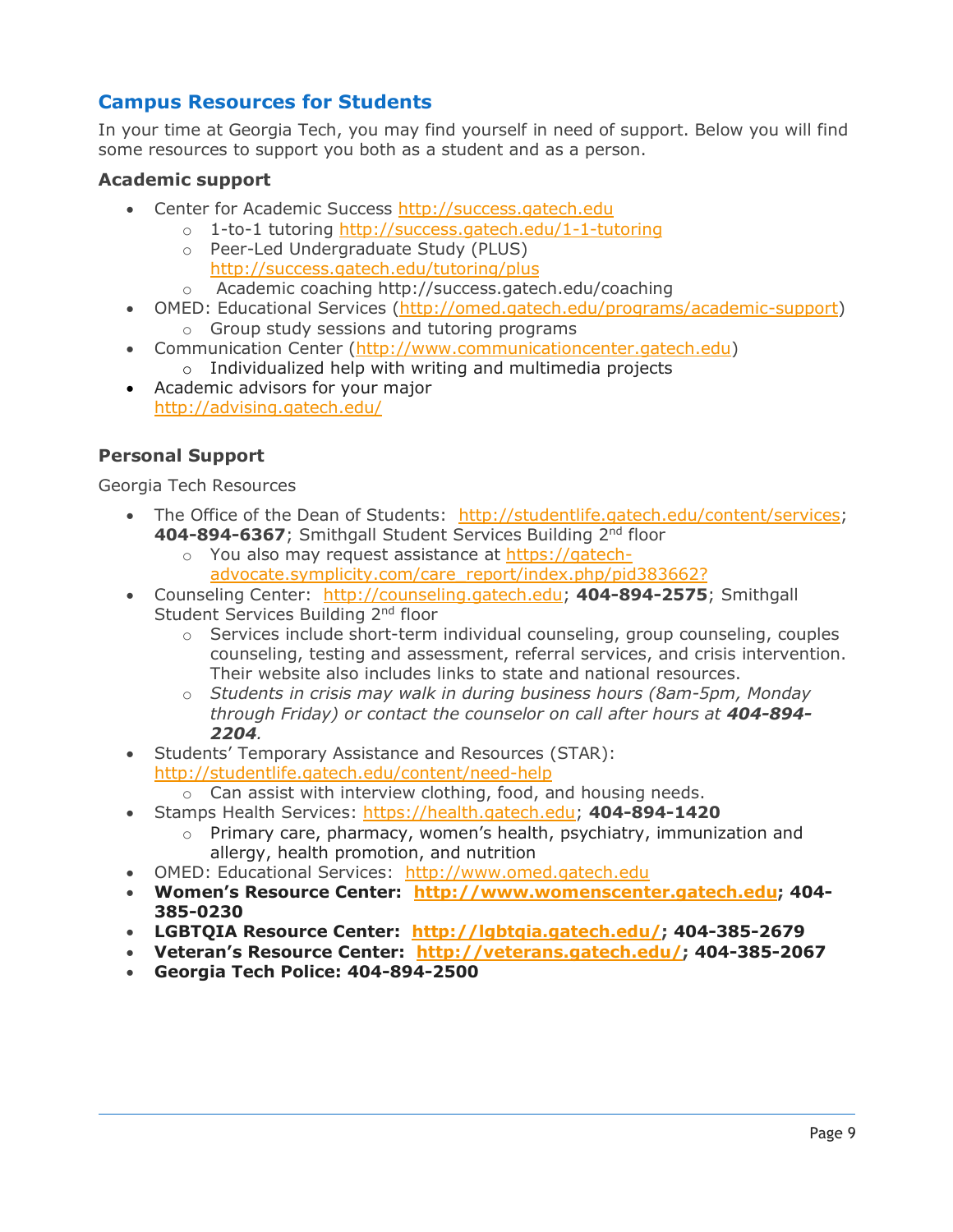# **Tentative Lecture Schedule**

| <b>Week Of</b> | Monday                                                    | Wednesday                                                                 | Friday                                                                                |
|----------------|-----------------------------------------------------------|---------------------------------------------------------------------------|---------------------------------------------------------------------------------------|
| January 7      | Introduction                                              | Atoms, Molecules, and Ions (2)                                            | Atoms, Molecules, and Ions (2) (Last day to<br>register and/or make schedule changes) |
| January 14     | Atoms, Molecules, and Ions (2);<br>Mass Relationships (3) | Mass Relationships (3)                                                    | Mass Relationships (3)                                                                |
| January 21     | <b>MLK Holiday</b>                                        | Reactions in Aqueous Sol'n (4)                                            | Reactions in Aqueous Solution (4)                                                     |
| January 28     | Periodicity and Electronic<br>Structure (5)               | Periodicity and Electronic<br>Structure (5)                               | Periodicity and Electronic Structure (5)                                              |
| February 4     | Periodicity and Electronic<br>Structure (5)               | Exam 01 (in class)                                                        | Periodicity and Electronic Structure (5)                                              |
| February 11    | Ionic compounds (6)                                       | Ionic compounds (6)                                                       | Covalent Bonding (7)                                                                  |
| February 18    | Covalent Bonding (7) Progress<br>reports due              | Covalent Bonding (7)                                                      | <b>Covalent Compounds:</b><br>Bonding Theories (8)                                    |
| February 25    | <b>Covalent Compounds: Bonding</b><br>Theories (8)        | Covalent Compounds: Bonding<br>Theories (8)                               | Covalent Compounds: Bonding Theories (8)                                              |
| March 4        | <b>Covalent Compounds: Bonding</b><br>Theories (8)        | Exam 02 (in class)                                                        | Covalent Compounds: Bonding Theories (8)                                              |
| March 11       | Covalent Compounds: Bonding<br>Theories (8)               | Covalent Compounds: Bonding<br>Theories (8)<br><b>Withdrawal deadline</b> | Thermochemistry (9/17)                                                                |
| March 18       | <b>Spring Break</b>                                       | <b>Spring Break</b>                                                       | <b>Spring Break</b>                                                                   |
| March 25       | Thermochemistry (9/17)                                    | Thermochemistry (9/17)                                                    | Thermochemistry (9/17)                                                                |
| April 1        | Thermochemistry (9/17)                                    | Thermochemistry (9/17)                                                    | Thermochemistry (9/17)                                                                |
| April 8        | Gases (10)                                                | Exam 03 (in class)                                                        | Gases (10)                                                                            |
| April 15       | Liquids, Solids, and Phase<br>Changes (11)                | Liquids, Solids, and Phase<br>Changes (11)                                | Colligative Properties and Osmosis (12)                                               |
| April 22       | Colligative Properties and<br>Osmosis (12)                | Reading Period                                                            | Final Exams Begin                                                                     |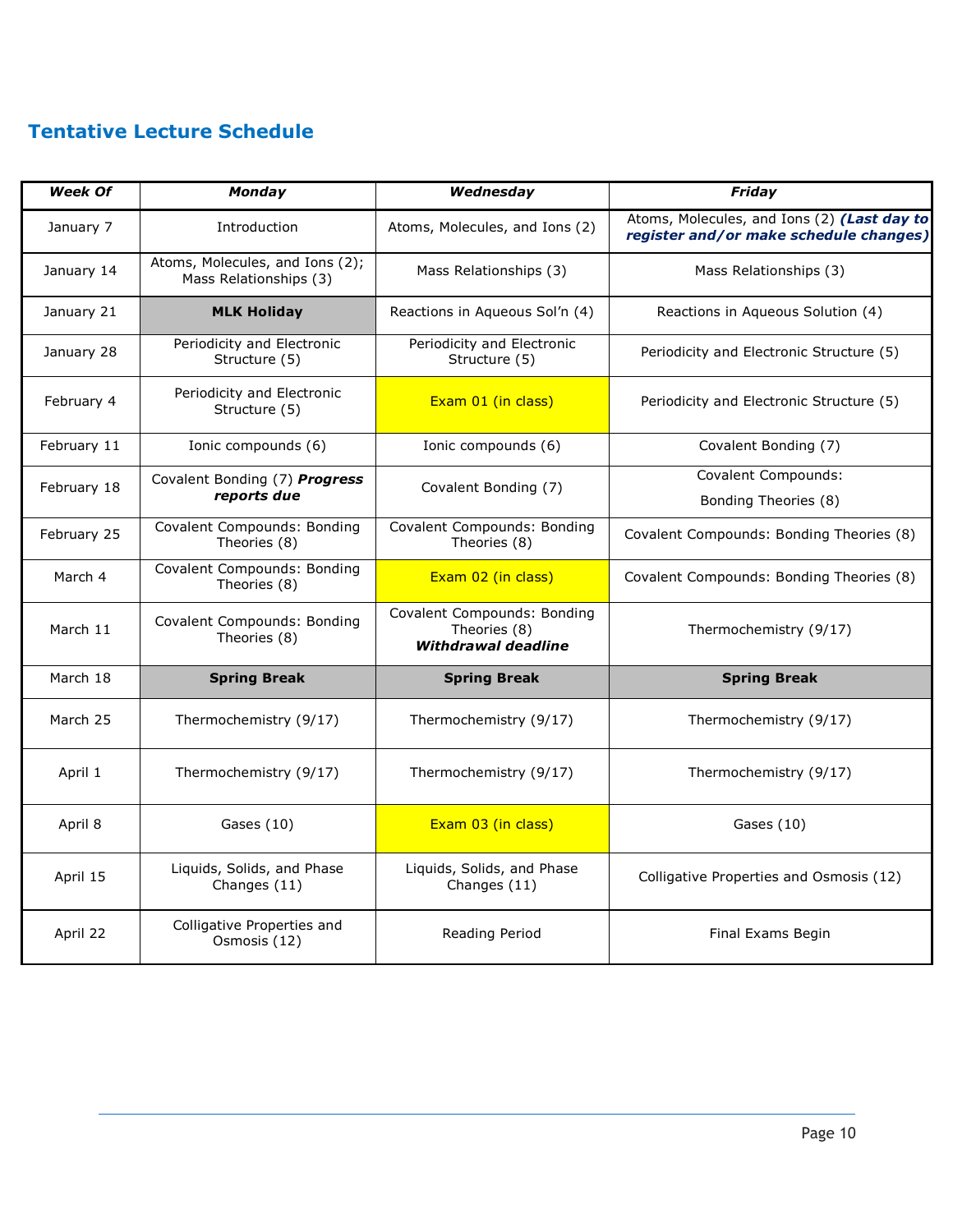| <b>Homework</b><br><b>Set</b> | <b>Chapter/Material</b><br><b>Coverage</b> | <b>Parent Homework</b><br><b>Deadline</b> | <b>Adaptive Follow-up</b><br><b>Deadline</b> |
|-------------------------------|--------------------------------------------|-------------------------------------------|----------------------------------------------|
| Intro                         | Intro to<br>MasteringChemistry             | Friday, August 31<br>(no points)          | None                                         |
| $\mathbf{1}$                  | Chapters 1 and 2                           | Friday, January 18                        | Tuesday, January 22                          |
| $\overline{2}$                | Chapter 3                                  | Friday, January 25                        | Monday, January 27                           |
| 3                             | Chapter 4                                  | Friday, February 1                        | Monday, February 4                           |
| $\overline{4}$                | Chapter 5                                  | Wednesday, February 13                    | Sunday, February 17                          |
| 5                             | Chapter 6                                  | Monday, February 18                       | Wednesday, February 20                       |
| 6                             | Chapter 7                                  | Monday, February 25                       | Wednesday, February 27                       |
| $\overline{7}$                | Chapter 8                                  | Friday, March 15                          | Tuesday, March 26                            |
| 8                             | Chapters 9 and 17,<br>part 1               | Monday, April 1                           | Wednesday, April 3                           |
| 9                             | Chapters 9 and 17,<br>part 2               | Monday, April 8                           | Monday, April 15                             |
| 10                            | Chapter 10                                 | Wednesday, April 17                       | Friday, April 19                             |
| 11                            | Chapters 11 and 12                         | Tuesday, April 23                         | None                                         |

# **Schedule of Homework Assignments:**

Homework Assessment:

- 1. Three (3) submissions will be allowed for each problem in the homework sets; you will receive 100% credit for a correct response on all three submissions *except for multiplechoice problems*. Homework is due at 8:00pm on the date indicated.
- 2. Each homework set is worth a total of 12 points. Eight of these points can be earned from the original homework set. If you earn a 95% or higher on the original homework set, you will automatically earn the remaining four points and will not be asked to complete the Follow-up homework set. *Please note that you must attempt all questions to test out of the adaptive follow-up.*

If you do not earn a 95% on the original homework set you will be given a Follow-up homework set where you can earn the additional four points.